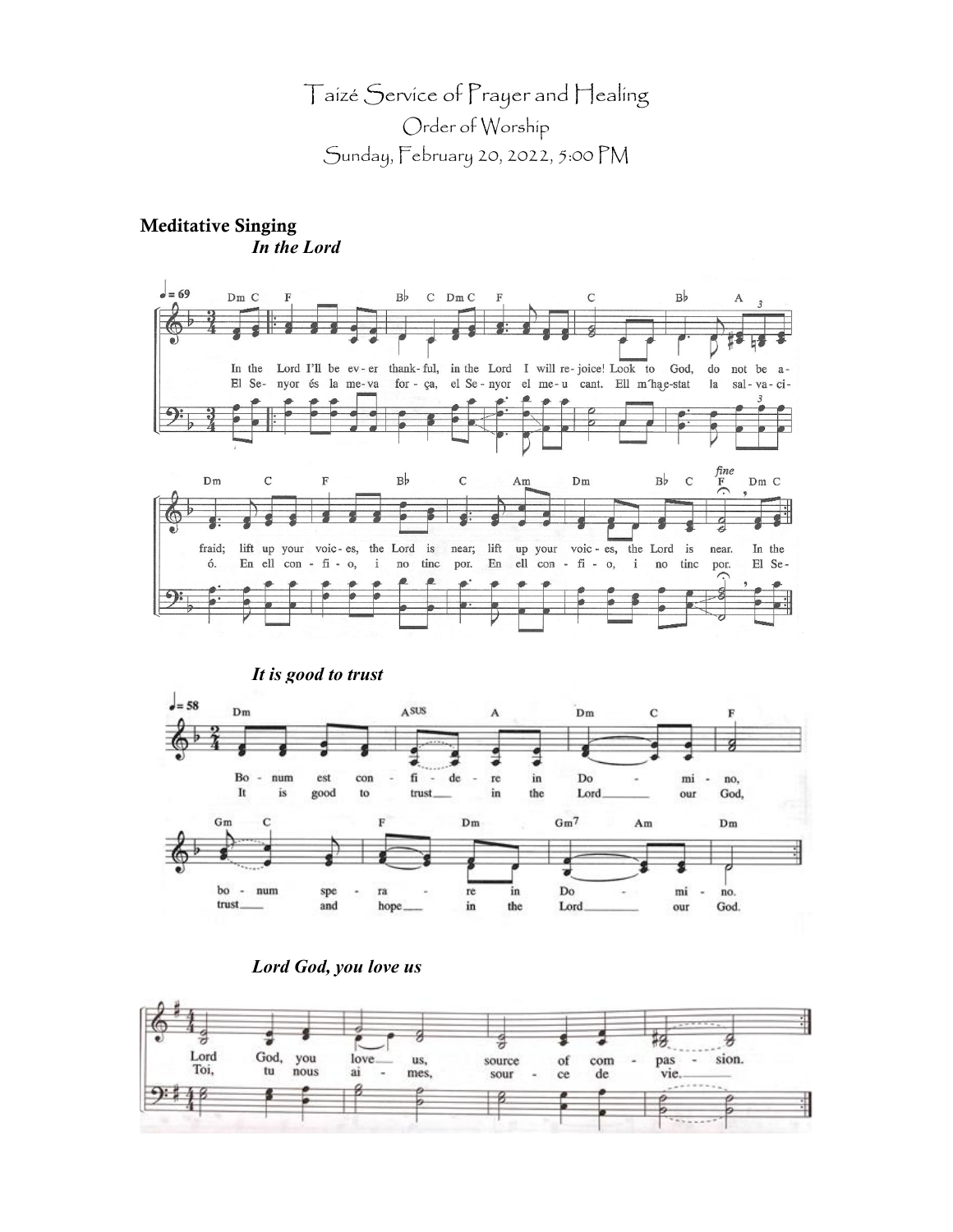*Silence*

### *O Word of God*



Text and music by Ricky Manalo, CSP, © 2002. Published by OCP Publications and used by permission under license #612468.

# Reading I Corinthians 13

#### Song in response

*Ubi caritas*



*Silence*

# Heart Meditation

*Long Silence*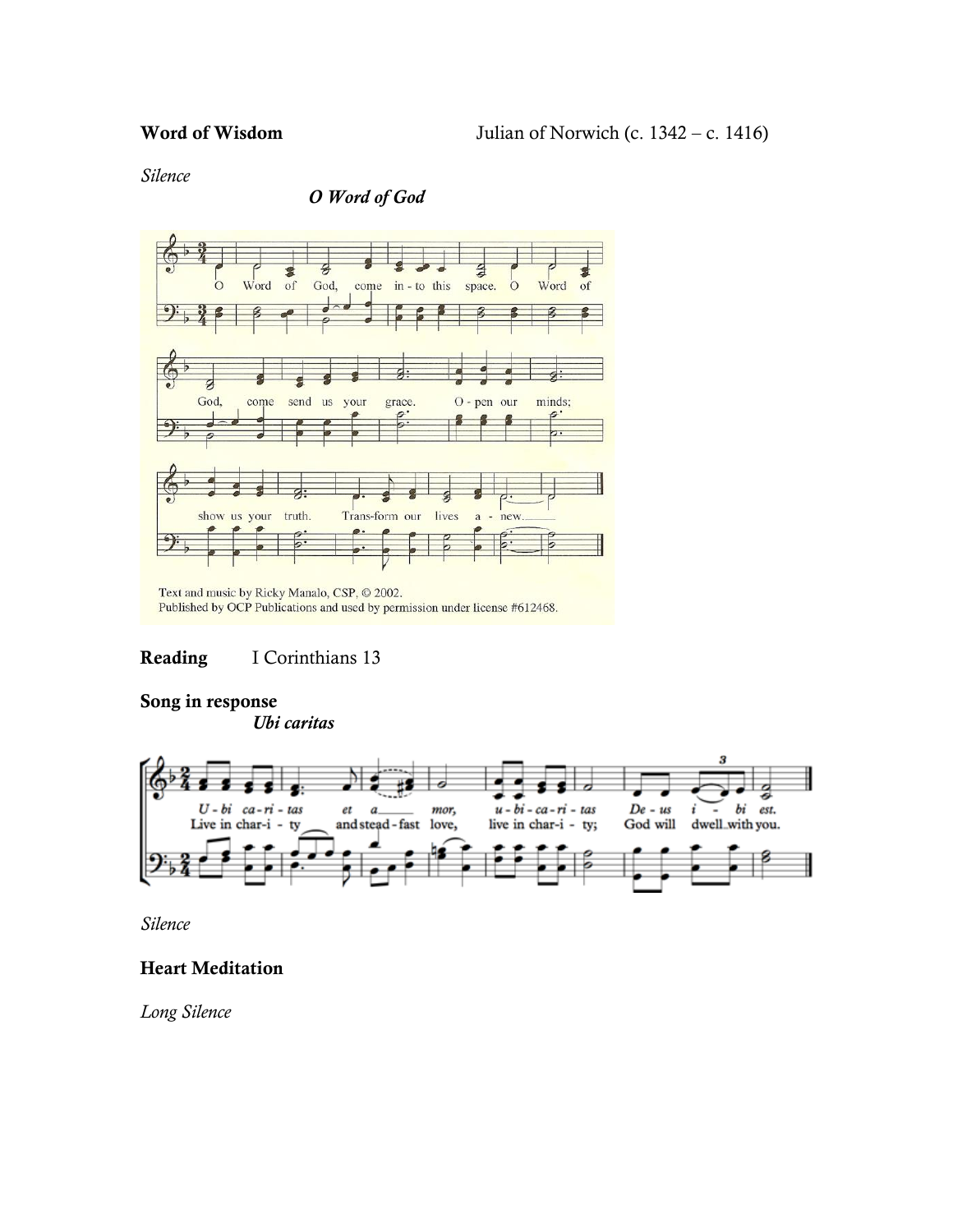#### Our Common Prayer

Our Father, who art in heaven, hallowed be thy name. Thy kingdom come, thy will be done on earth as it is in heaven. Give us this day our daily bread. And forgive us our trespasses, as we forgive those who trespass against us. And lead us not into temptation, but deliver us from evil. For thine is the kingdom, and the power, and the glory, forever. Amen.

*Silence*

#### Invitation for Healing Prayer

*Are any among you sick? They should call for the elders of the church and have them pray over them, anointing them with oil in the name of the Lord. (James 5:14)*

#### Selections to be sung during the healing:



#### *O Lord, hear my prayer*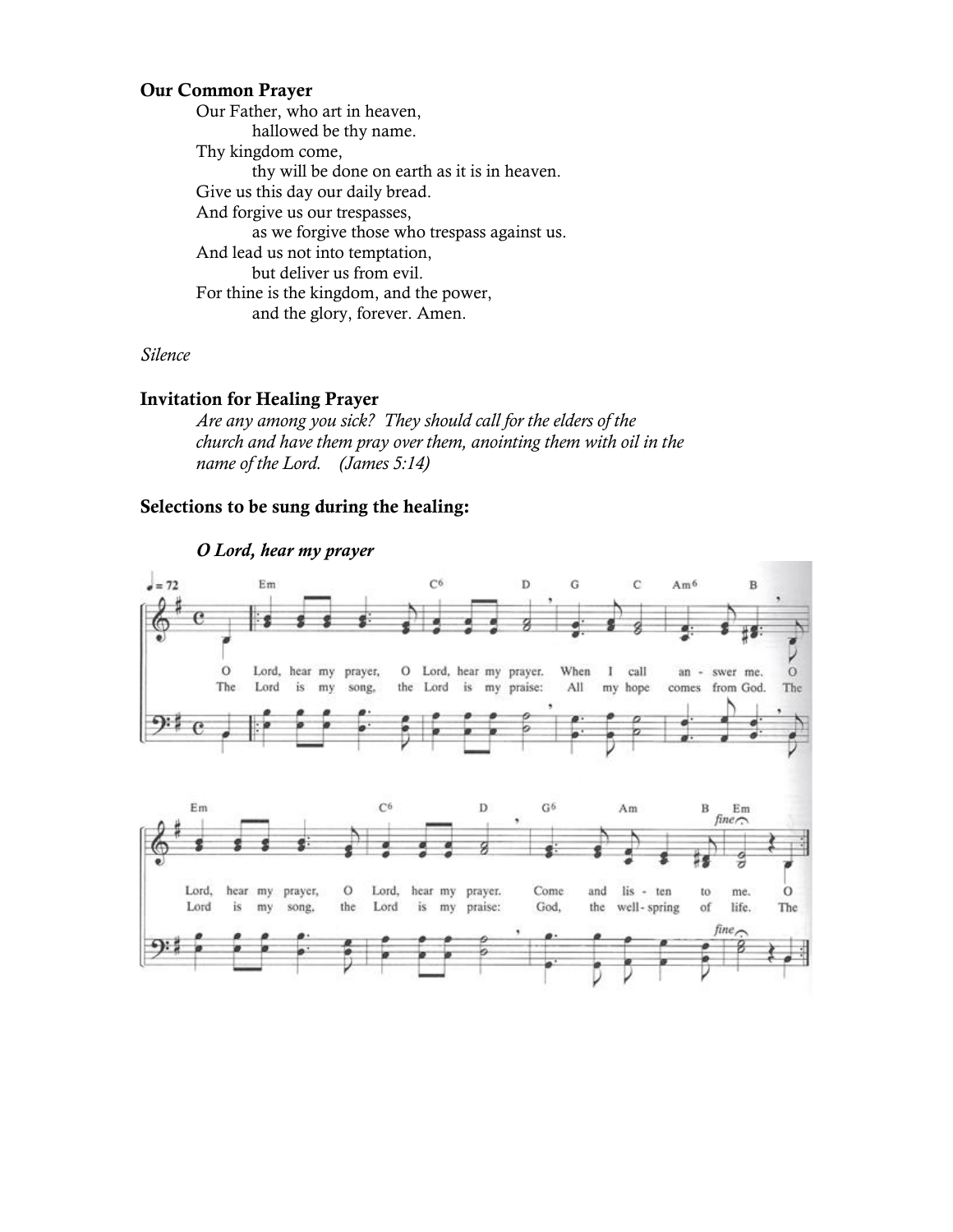*With you, O Lord*



With you, O Lord, is life in all its full-ness, and in your light, we shall see true light.



### *Nothing can trouble*

Blessing Prayer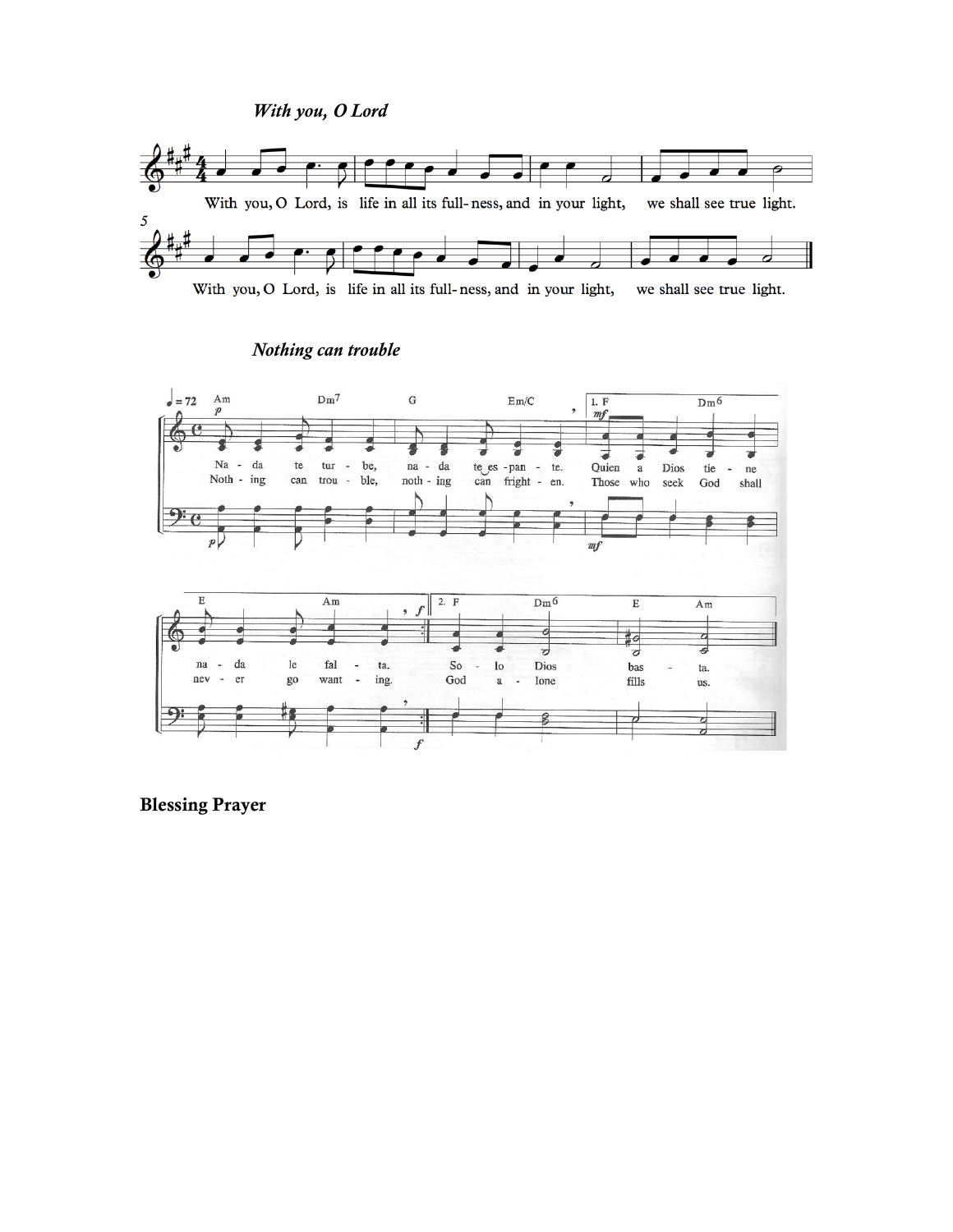#### **Going Forth**



#### *Let your servant*

#### **Copyright notice**

Texts © 1991 Ateliers et Presses de Taizé, F-71250 Taize Community, France. Used by permission under One License #A-710087

# The Icon

In our service this evening, we are featuring an icon painted by local artist Suzan Sommers, entitled "The Black Madonna." The history of figures of women with dark skin which appeared in Europe during the Middle Ages is not clear. Some feel these figures represented the Earth Mother, as a complement to Mary, the mother of Jesus, who was the "Queen of Heaven." Some say these figures are the result of the way the materials used to create them aged. Others say the inspiration for these figures is from the "Song of Songs," chapter 1, verse 5: "I am black but beautiful." Since no one knows for sure, you may select your favorite among these interpretations or come up with your own. Closer inspection of the painting reveals small figures of the infant Jesus and an angel. You are welcome to approach the painting after the service to view it at closer range.